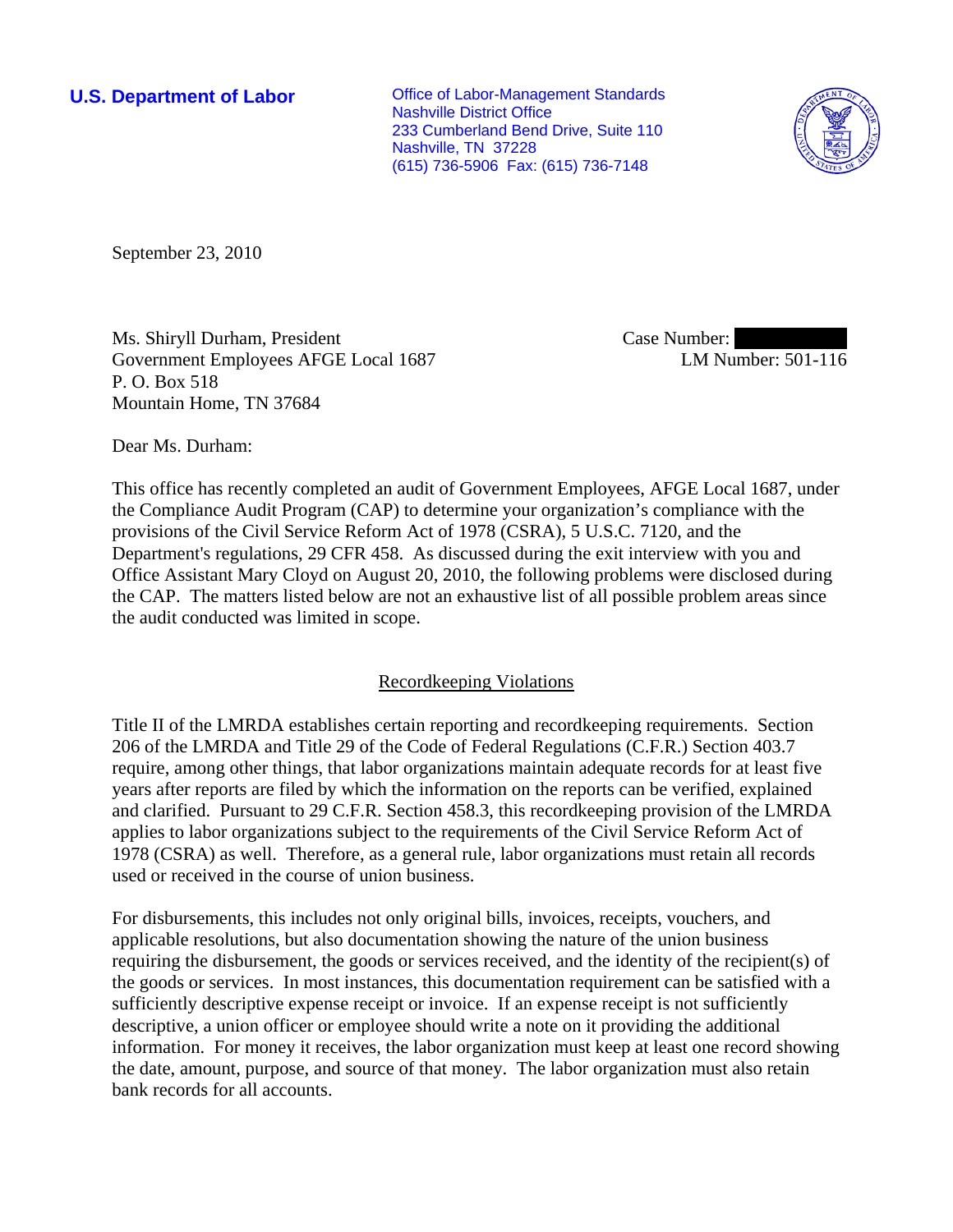The audit of Local 1687's 2009 records revealed the following recordkeeping violation:

## Meal Expenses

Local 1687 records of meal expenses did not always identify the persons attending the meals. For example, Vice-President Louis Hughes and Ms. Cloyd provided detailed meal receipts totaling at least \$129.03, but they did not list the names of the meal attendees. Union records of meal expenses must include written explanations of the union business conducted and the full names and titles of all persons who incurred the restaurant charges. Also, the records retained must identify the names of the restaurants where the officers or employees incurred meal expenses.

Based on your assurance that Local 2001 will retain adequate documentation in the future, OLMS will take no further enforcement action at this time regarding the above violations.

# Reporting Violations

Pursuant to 29 C.F.R., Section 458.3, the reporting requirement under 29 C.F.R. Section 403.2 (see Section 201(b) of the Labor-Management Reporting and Disclosure Act (LMRDA)) is made applicable to labor organizations subject to the requirements of the CSRA. This provision requires labor organizations to file annual financial reports that accurately disclose their financial condition and operations. The audit disclosed a violation of this requirement. The Labor Organization Annual Report (LM-3) filed by Local 1687 for fiscal year ending December 31, 2009 was deficient in the following areas:

1. Disbursements to Officers

Local 1687 did not report the names of some officers and the total amounts of payments to them or on their behalf in Item 24 (All Officers and Disbursements to Officers). The union must report in Item 24 all persons who held office during the year, regardless of whether they received any payments from the union.

The union must report most direct disbursements to Local 1687 officers and some indirect disbursements made on behalf of its officers in Item 24. A "direct disbursement" to an officer is a payment made to an officer in the form of cash, property, goods, services, or other things of value. See the instructions for Item 24 for a discussion of certain direct disbursements to officers that do not have to be reported in Item 24. An "indirect disbursement" to an officer is a payment to another party (including a credit card company) for cash, property, goods, services, or other things of value received by or on behalf of an officer. However, indirect disbursements for temporary lodging (such as a union check issued to a hotel) or for transportation by a public carrier (such as an airline) for an officer traveling on union business should be reported in Item 48 (Office and Administrative Expense).